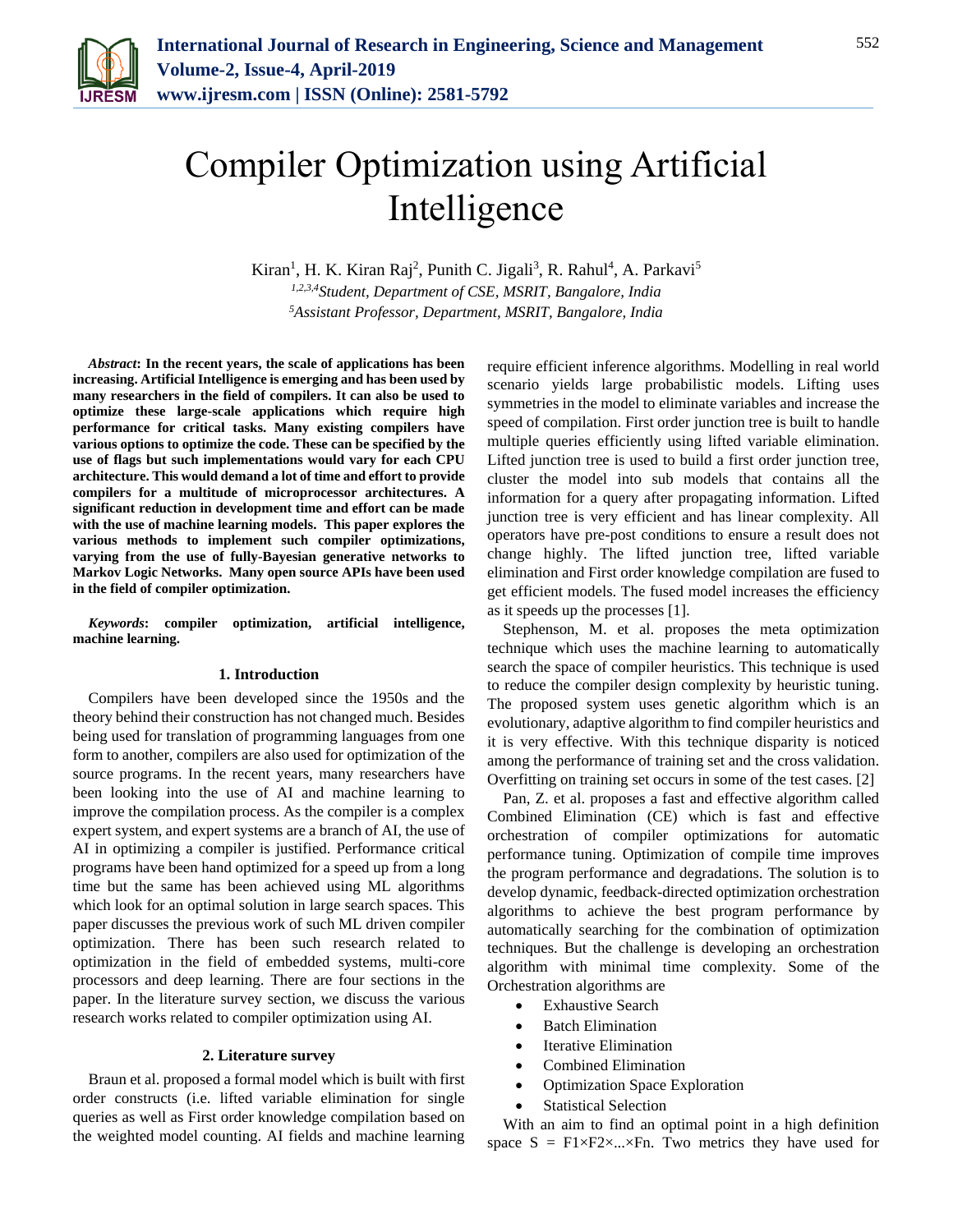

algorithm comparison are performance and tuning time. With the help of this they proposed a new compiler optimized algorithm called combined elimination. It optimizes the program automatically with a high dynamic tuning performance. [3]

Patel J. et al. proposes Code Optimization in Compilers using ANN. Here they developed a system which selects the best optimization orderings automatically on a per method basis by including profiles of programs within a dynamic compiler. Optimization techniques are mainly classified into machine dependent and machine independent. In machine independent we are not considering compilers and CPU attributes but we consider in machine dependent.

Some of the optimization techniques reviewed in this paper are

- Code motion
- Reduce in strength
- Loop unrolling
- Instruction level parallelism

The proposed method is to implement 4Cast-XL which is dynamic compiler. It constructs ANN and integrates into Jikes RVM optimization driver and then at the task of phase-ordering optimizations ANN is evaluated. Finally, below steps are performed repeatedly.

- Generating a feature vector for a current method's state
- Generating a profiles of the program
- Predict the best optimization to apply by using ANN.

Now run the benchmarks obtain feedback for 4Cast-XL and record execution time for each. Finally, speedup is obtained by normalizing the obtained time for each benchmarks. Results of the experiments show that the obtained profiles of the program can be used for code optimization. [4]

Dubach, C. et al. describe a machine learning driven approach to optimize a portable compiler. The paper proposes an adaptive compiler which tunes itself to an ever-changing microarchitecture. Each program would be optimized for a specific generation of microprocessor by the compiler. They generate the training data for the model using the sets of optimization passes and previous program/microarchitecture pairs. These pairs comprise 11 performance counters, Arithmetic Logic Unit, Multiplier-ACcumulator and Shifter usage, IPC, Decoder, Register file, Branch prediction access rates and Instruction cache and Data cache access and miss rates. The ML problem stated is finding the best model which outputs a mapping from the training data to a set of optimal optimization passes. They use the embedded benchmark suite, MiBench to evaluate their model on 35 programs. There is considerable improvement by using the proposed ML model over the gcc -O3 flag. [5]

Singh et al. proposed an idea on the possible relational database errors, as majority of scientific and commercial data is stored in the relational database. Database may have errors, and error checking, finding missing values in database becomes necessary. User needs to specify all the probabilistic dependencies in the data. Relational database schemata are viewed as programs that describes the probabilistic dependencies that exists in the data. The model construction for the domain experts is done to simplify the task. Using the schema given a customized fully-Bayesian generative graphical model is generated. A Bayesian graphical model is created and one can perform inference on it. Single table A is constructed with attributes xA. The distribution is generated using the type of attribute. Gaussian is for real-valued, discrete for categorical, and Bernoulli for Bool values. Foreign Component links are generated for element xA to fiB if there are foreign key attributes and the model built is used to detect the uncertainty of the foreign keys, missing values in the database. Various experiments are performed on the User-Movie-Rating database, on which the join operation is performed over all the tables. As the result all the dependencies will be lost. By treating the proportion of the cells as missing synthetic data is created. It was found that Bayesian model allows to identify the missing values, detect outliers, visualize clustering, etc. effectively [6].

Flores et al. proposed an idea for incremental compilation of the Bayesian networks. Secondary structure called junction tree is built to carry out inference on probability propagation in Bayesian networks. In Incremental compilation, only those parts of the joint tree are recompiled which might have been affected by the network's modification. A technique called as Maximal prime subgraph decomposition is used to determine the minimal subgraphs that is to recompiled and thereby be replaced with new subtrees. As incremental compilation is used, the time consumed is very much high. Other than this incremental compilation is very efficient than actual compilation. The main aim is to build the join tree (junction tree) avoiding triangulation. Incremental compilation identifies the parts of the joint tree that are affected by the Bayesian networks, and adds new sub structures into the original join tree. Various issues of incremental compilation were found to be adding an arc, removing an arc, adding a node, removing node. Using MSP the join tree affected mostly by the Bayesian network is identified and recompiled, and this algorithm also makes sure there is no triangulation. This method saves time when Bayesian network changes frequently [7].

Casado, M.L. et al. proposes the improvisation of inference compilation for probabilistic programming in scientific simulators. They have considered Bayesian inference problem in the probabilistic model family. They are working on inference compilation which makes use of universal probabilistic programming and deep learning methods. They have also introduced the probabilistic programming library based on C++ called CPProb. CPProb is developed to boost the large scale simulation code along with inference compilation which is probabilistic programming library written in C++. It exports mainly three functions: sample, observe and predict. The algorithm used is importance sampling in conjunction with inference compilation. This work is a first step to implement a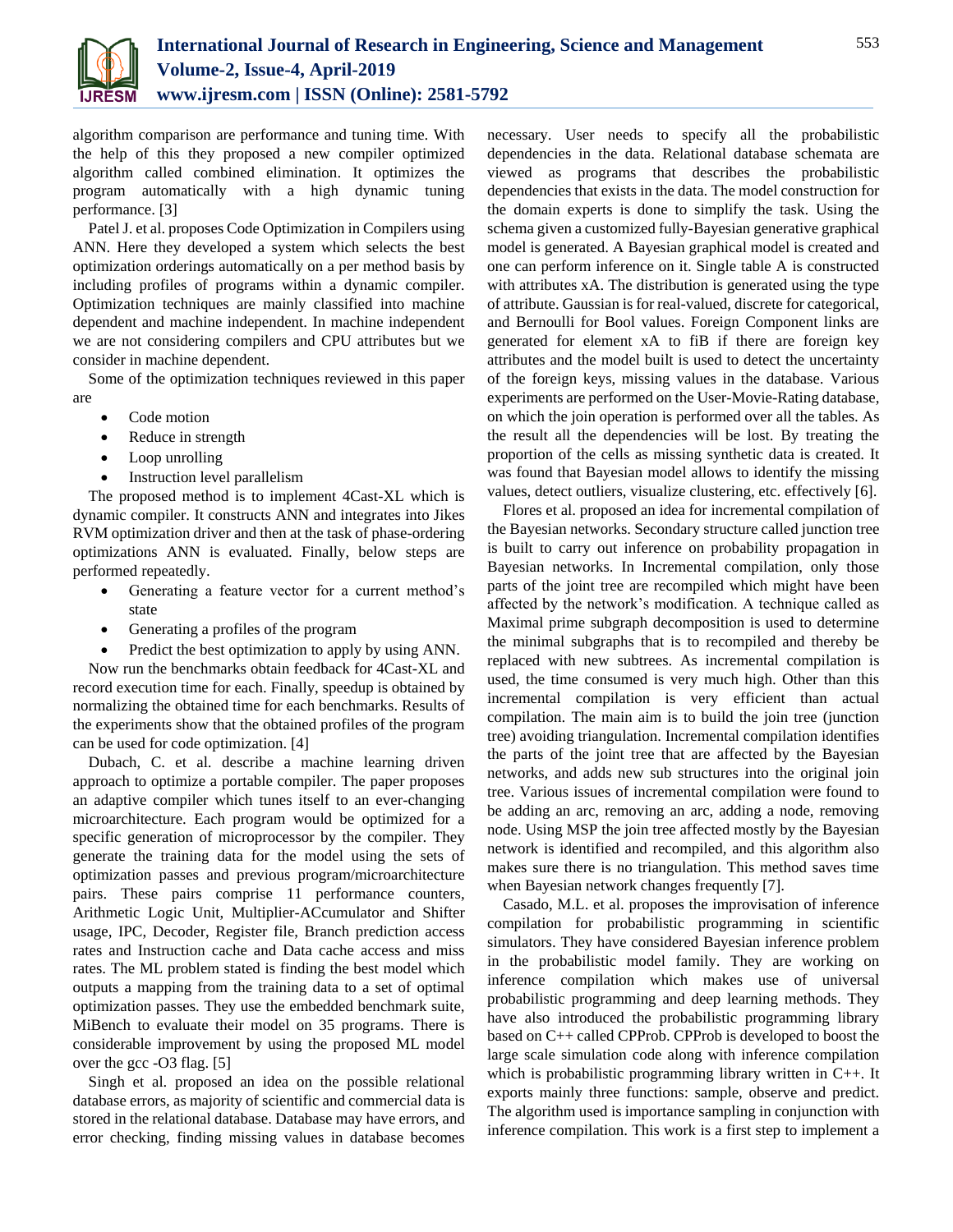

probabilistic programming approach in a physical science which helps in simulation methods [8].

Hershey et al. proposed an idea to unify a number of models from machine learning, statistical text processing, vision, bioinformatics by using probabilistic graphical models. Usually the models have large dimensionalities. Efficiency can be increased by dividing the problem into series of logically independent components. Modularity helps to divide the code. Dimple is an open source API. This API uses modular architecture to make development of new inference. Dimple architecture is very easy for anyone to add new inference, it serves as front-end and compiler for hardware inferences. Another way of increasing the speed is to avoid the loop. Dimple avoids this looping as it has ability to create a large ndimensional collections of variables as well large number of factors without loops. GP5 is one of the optimized to accelerate inference on graphs with large factor tables [9].

Radovilsky et. al. proposed an idea to develop the approximation algorithms for selection of optimal set of measurements under the dependency structure modeled by Bayesian Networks (tree-shaped). As there are two diagnostic systems, tests and hypothesis with the statistical dependencies with among the variables. The main aim of the paper [10] is to optimize the objective function, which is a tough problem in the general cases. Observation subset selection is the restricted version of the problem, as all the measurements must be selected in advanced. Various methods for to tackle these problems have been proposed. Quality of the result can be predicted by measuring the amount of allocated time. A statistical model called performance profile can be employed for this prediction. Algorithms are proposed to compute the generalized local compilation, oss in Bayesian networks. In this paper the concept of CPP is extended and presented an efficient technique for the compilation of the composite system [10].

As we know that compilers are used for converting code from high level language to machine readable format. Whereas machine learning is used for some sort of prediction. As compiler provides optimized solution among the many. But the job of finding optimal solution is very difficult. Machine learning can provide best outcome through prediction. Zheng Wang et al. proposed a method in which feature of Machine Learning can be used for optimizing compiler. This may helpful for the compiler to gain high performance. First we create a training model which consists of the different programming applications. Then for each training program we find the feature values and we try to compile the training programs through different optimization possibilities, then we store the best compiler optimized option as well. Then we try to use this whole training set with the machine learning algorithm which will result in creation of a model [11].

This model can be further used for finding best optimization option for the compiler which will increase the compiler's performance. In this manner combining of compiler optimization with machine learning will help in getting the best optimized option.

Hugh Leather et al. have examined the state of the compiler at the beginning. This result has the structure of our program code i.e. AST (Abstract Syntax Tree) and the steps of compilation. After the above step we use some ML tools to set the vectors such as number of branch counts in our program, loop levels, etc. All these terms are known as FEATURES. Then the compiler runs each and every computer program to generate a training set and stores the features for each Benchmark (executing program). This technique does the execution of computer programs iteratively to get the best Feature values. Then the compiler transfers all the computer programs set along with the best features value to the Machine Learning tool which will construct a model. Then the new benchmarks are tested against this model to get the best Compiler optimization results. In this way the Machine learning's best prediction is used for utilizing the best compiler optimization results. This further result in high performance compiler [12].

The goal is to use machine learning which has the ability to decrease number of executions. Grigori Fursin et al. proposed a method in which the compiler learns by itself to optimize computer applications/programs/benchmarks. In this project we are working with the GCC compiler, which is open source. This compiler has more advantageous features in terms of optimization when compared to other compiler. This method goes through 2 stages: one is Training of dataset and other is the Deployment in which the testing benchmarks/executable computer programs are compiled with GCC compiler. In the Training stage, gathering of different computer programs will be done along with the program structures like AST. Accuracy of building best model will be proportional to the number of benchmarks we gather along with the program structure information. To generate training examples, we use a tool named CCC (Continuous Collective Conformation framework) which will be helpful in storing execution time of benchmarks, size of the program, etc. Deployment, after collecting the sufficient training data a model is constructed using ML algorithm. This constructed model will be used for prediction of good optimization results of the GCC compiler [13].

Choosing the best optimization options for compiler is a critical task. Sameer Kulkarni et al. proposes a method to select the best optimization phases for separate sections of the same program/benchmark rather than applying for the whole program. Our approach will determine the best optimization phase ordering on a per-method-basis. To do this we use Artificial Neural Network (ANN) to predict the optimization order. This technique's training section takes different program's methods and their current state of optimization phase as an input and predicts the best optimization phase by changing some properties of the method. This technique resolves phase ordering problem by taking the benefit of Markov-property [14].

Ganapathi, Archana et al. presents a machine learning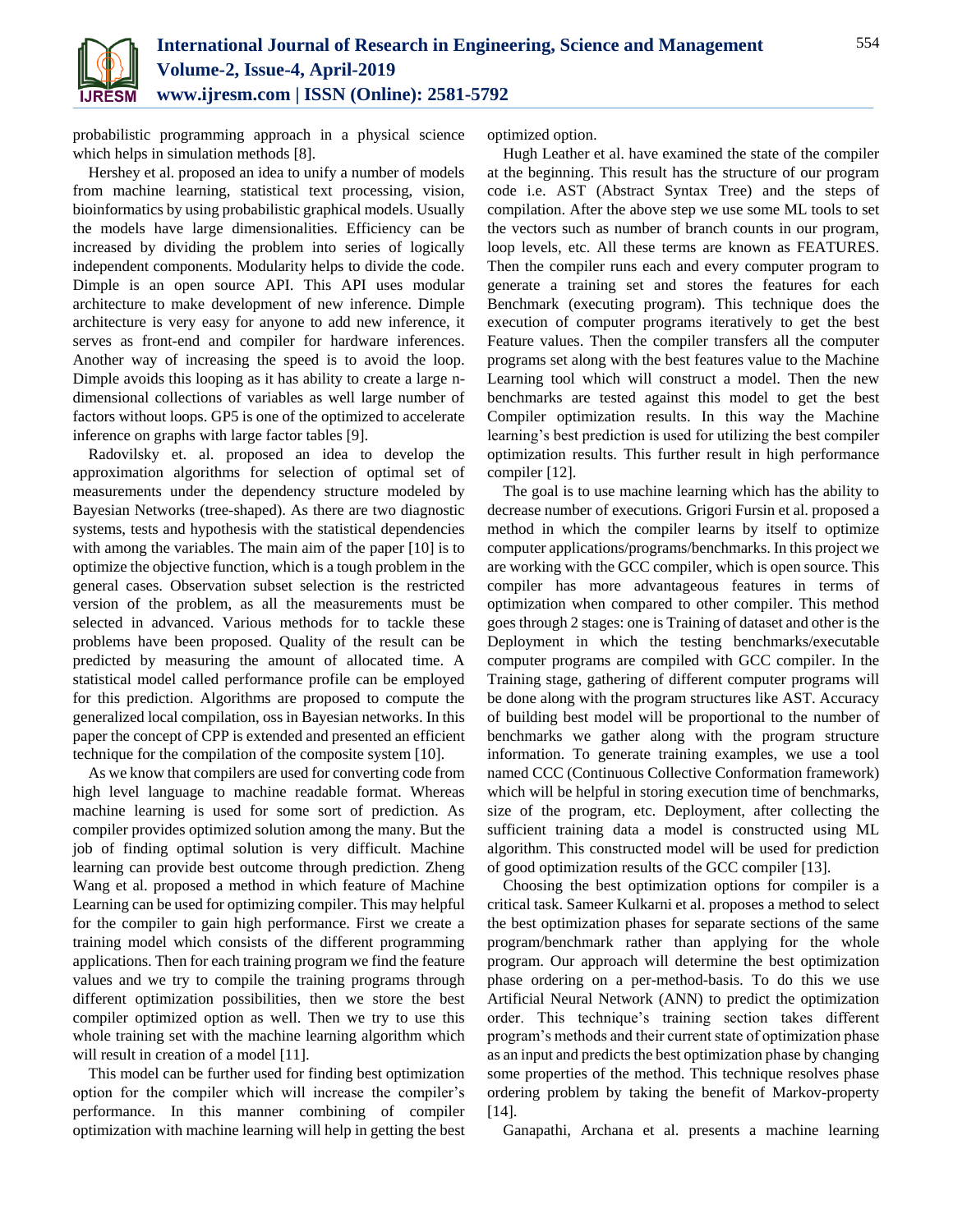

approach to optimize the compilation suitable for multicore processors. The authors discuss the drawbacks of using autotuning: 1- The size of the parameter space to explore (Search spaces with 40 million configurations need about 180 days to search). 2- Auto-tuners only try to minimize overall runtime. These drawbacks are overcome using statistical machine learning (SML) algorithms by drawing in inferences from automatically constructed models of large quantities of data. The authors consider a recent SML algorithm, called Kernel Canonical Correlation Analysis (KCCA) to identify the relationships between the set of optimization parameters and a set of resultant performance metrics to explore the search space. They conduct experimental runs to optimize Stencil code on Intel Clovertown and AMD Barcelona processors. The paper concludes that the KCCA was able to optimize two stencil codes on two multicore architectures, upto 18% over the level of a human expert [15].

Delgrande, James P. et al. describe a system, called PLP, which compiles ordered logic programs into standard logic programs. It is implemented using the Prolog programming language. It is front-end system for the logic programming systems dlv and smodels. PLP is an efficient translator as the resultant logic programs are polynomial in the size of the input program. The output of the logic programs is an answer set. The user can use the compiler by writing programs in ordered (or set-ordered) logic which will be translated to standard logic [16].

Agakov, Felix et al. propose a way to speed up the iterative compiler optimization using machine learning. The methodology uses the source code features to correlate the program to be optimized with previous knowledge in order to focus the search. The research is centered around embedded applications where performance is critical. Previous methods are slow as the search space is large and performance improvements need a large number of evaluations. The authors propose that the search can be sped up using a focused search. They conducted their experiments on a TI C6713 (a high-end floating-point digital signal processor) and an AMD Alchemy Au1500 processor (an embedded SoC processor using MIPS32 core (Au1)). The ML Search algorithms used to search the source-level transformation spaces are a blind random search and a "smarter" genetic algorithm. The authors make an assumption, using the Independent identically distributed (IID) model, that all transformations are mutually independent neglecting the effect of interactions among transformations. They present a one-off training/learning phase to build a model which is then applied to each new program [17].

Kazemi, Seyed Mehran et al. answer the two issues: 1- Kazemi and Poole (2016) compared end-to-end (compiling to a target circuit and reasoning with the circuit) run-times of their work with Van den Broeck et al. (2011)'s weighted first-order model counting, leaving the question of where exactly the speedup comes from, and 2- the actual reason behind the speedup gained by compiling to a program instead of a data structure remained untested. The authors conduct their experiments on Markov logic networks (MLNs). They explain the LRC2CPP algorithm for compiling an MLN into a C++ program. LRC2CPP is a recursive algorithm which takes as input an MLN M and a variable name vname, and outputs a  $C++$  code which computes  $Z(M)$  and stores it in a variable called vname. Their experiment indicates that the speedup in LRC2CPP is mostly due to the reasoning with a low-level program instead of a data structure. They also explored why reasoning with a low-level program is more efficient than reasoning with a data structure. This was done by designing an implementation-independent experiment using which they tested and validated Kazemi and Poole (2016)'s hypothesis stating that low-level programs can be compiled and optimized, while reasoning with a data structure requires a virtual machine to interpret the computations, and compilers are known to be faster than interpreters [18].

# **3. Proposed method**

We've decided to use the GCC compiler for our idea. The reason being, this particular compiler is open source, can be used for compiler optimization as it has many advantageous features which could be helpful in optimization. Along with the type of compiler we decided to do phase level optimization, this idea would be helpful in deeper optimization when compared to the whole benchmark's optimization result. We segregate data about different optimization ressults to build a training model. The result stored will be the best among all different optimization possibilities. Training dataset also stores the each and every benchmark's execution time, size of the program. To do all this process we use Continuous Collective Confirmation framework tool. After gathering all these, we test on new benchmarks and the prediction's outcome will be the best compiler optimization.

# **4. Conclusion**

We have presented many methods to optimize the compiler performance. The AI model structure changes frequently depending on the data. The presented methods compile the data in efficient way and saves the time, such as incremental compilation that compiles only the changing structure and other remain unaffected, and thus saves time. There are open source API's that acts as front end as well as compiler for hardware. The program's execution time, size, various optimization results will be collected and we build a training model. This model will be helpful in finding the best optimization parameters for new AI structures and various programs. We will try to incorporate the presented methods with other methods for increasing the efficiency, so that parallelism and caching can be improved to speed up the runtime.

# **References**

[1] Braun, Tanya, and Ralf Möller. "Fusing First-order Knowledge Compilation and the Lifted Junction Tree Algorithm." Joint